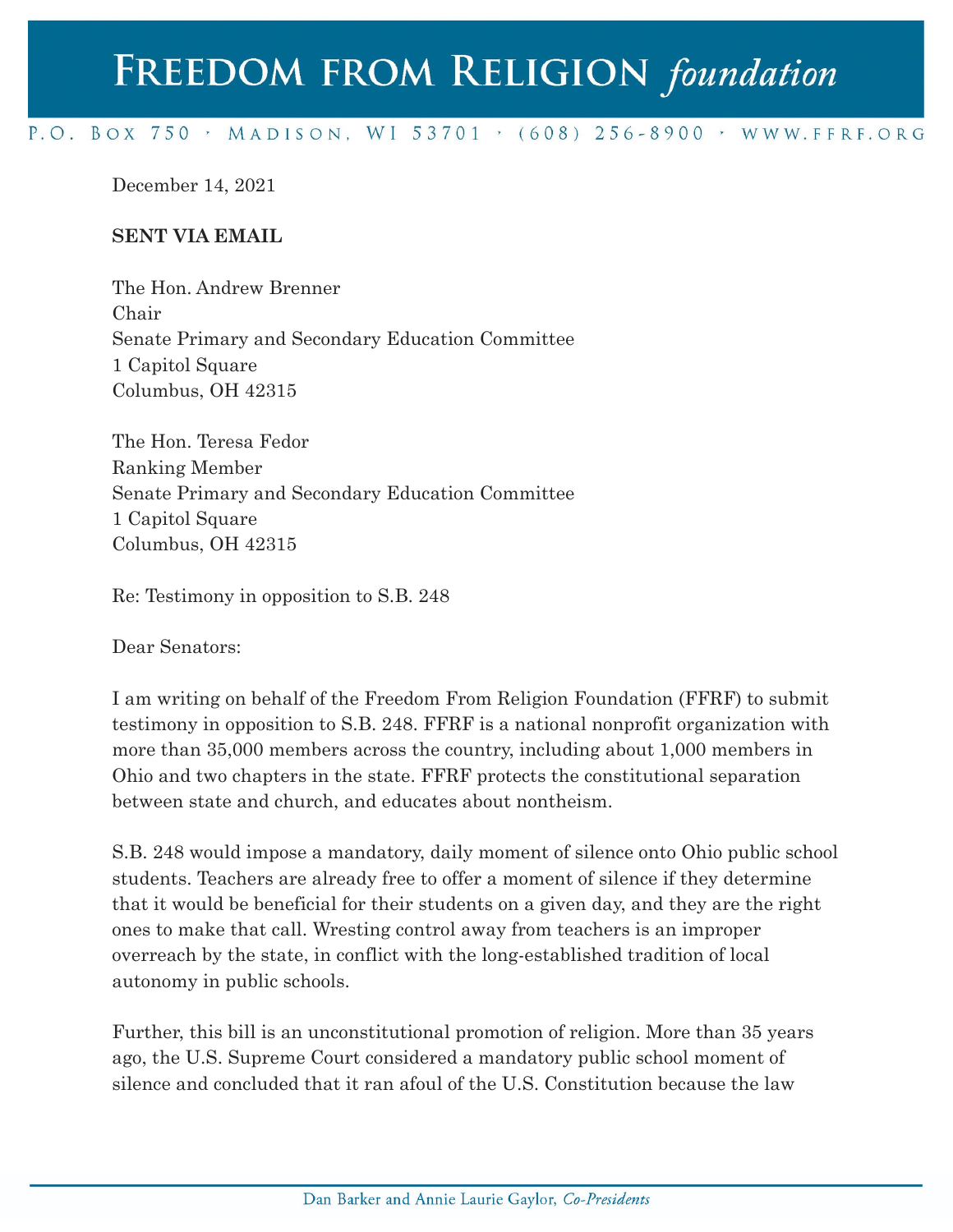stated that the time was to be used for "meditation or voluntary prayer." *Wallace v. Jaffree*, 472 U.S. 38, 41 (1985). As the Court explained, "The addition of 'or voluntary prayer' indicates that the State intended to characterize prayer as a favored practice. Such an endorsement is not consistent with the established principle that the government must pursue a course of complete neutrality toward religion." *Id.* at 60.

Similar to the Alabama law at issue in *Wallace v. Jaffree*, Ohio's moment of silence law states that the moment of silence is "for prayer, reflection, or meditation upon a moral, philosophical, or patriotic theme." Ohio Rev. Code Ann. § 3313.601. The only difference is that Ohio's law suggests prayer first rather than second, making the endorsement even more clear. This runs squarely into Supreme Court precedent.

There can be no serious doubt that the primary intent of this bill is to inject religion into the public school day, which is an improper legislative purpose. Mandatory moment of silence bills are a trend around the country, and invariably they are described in terms of promoting religion.

In Florida, Governor Ron DeSantis signed a similar bill into law earlier this year, and said he viewed it as allowing students to "pray as they see fit," describing the bill as a response to attempts to "push God out of every institution."<sup>1</sup> Georgia went one step further, considering a bill that would have codified a prescribed, sectarian prayer to their public school moment of silence law, ending with "We ask these blessings through Jesus Christ our Lord."<sup>2</sup> Just this week, South Dakota Governor Kristi Noem introduced a mandatory public school moment of silence bill. She stated the intent was to "restore protections for prayer in the classroom."<sup>3</sup> All of these bills expose their respective states to litigation.

S.B. 248 is another bill in this line of open attempts to encourage students to pray. Any assertion that the bill is not motivated by an intent to promote religion is disingenuous.

In addition to being unconstitutional and running squarely into established Supreme Court precedent, the Committee should reject S.B. 248 because

 $2$  GA H.B. 547 (2021). <sup>1</sup> Chandeliers Duster and Jamiel Lynch, *Florida governor signs new bill requiring K-12 public schools to hold moment of silence each day*, CNN (June 15, 2021).

<sup>3</sup> WRAL.com, *Noem offers bill to create moment of silence in schools* (Dec. 13, 2021), available at [www.wral.com/noem-offers-bill-to-create-moment-of-silence-in-schools/20033274/?version=amp](https://www.wral.com/noem-offers-bill-to-create-moment-of-silence-in-schools/20033274/?version=amp).